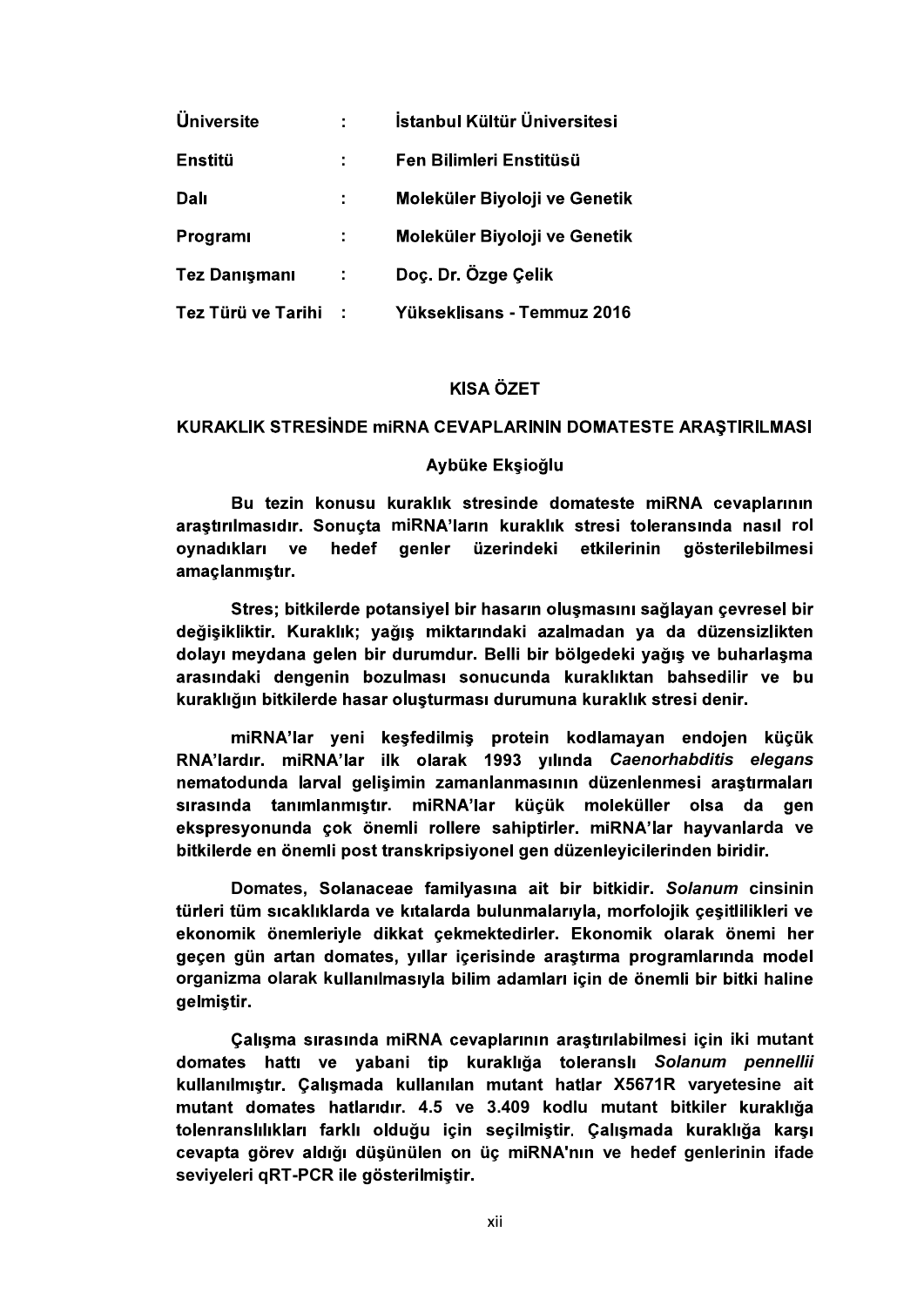Sonuçta seçilen miRNA'larla kuraklığa karşı toleranslı olan mutant 4.5 hattının çalışmada kullanılan miRNA'lar açısından gen ifade seviyelerinin yabani tip domatese yakın seviyelerde ve benzer profil gösterdiği belirlenmiştir. miR2118a hem yabani tip S. pennellii'de hem de mutant 4.5'de %80 oranında artış göstermiştir. Bununla birlikte mutant 3.409 hattının ise mutant 4.5 kadar toleranslı olmadığı gen ifade seviyelerinde de gözlenmiştir. miR2118a mutant 4.5'de %80 oranında artarken, mutant 3.409'da kontrol grubuna göre %7 oranında bir artış göstermektedir.

Anahtar Sözcükler : Abiyotik stres, kuraklık stresi, domates, miRNA, qRT-PCR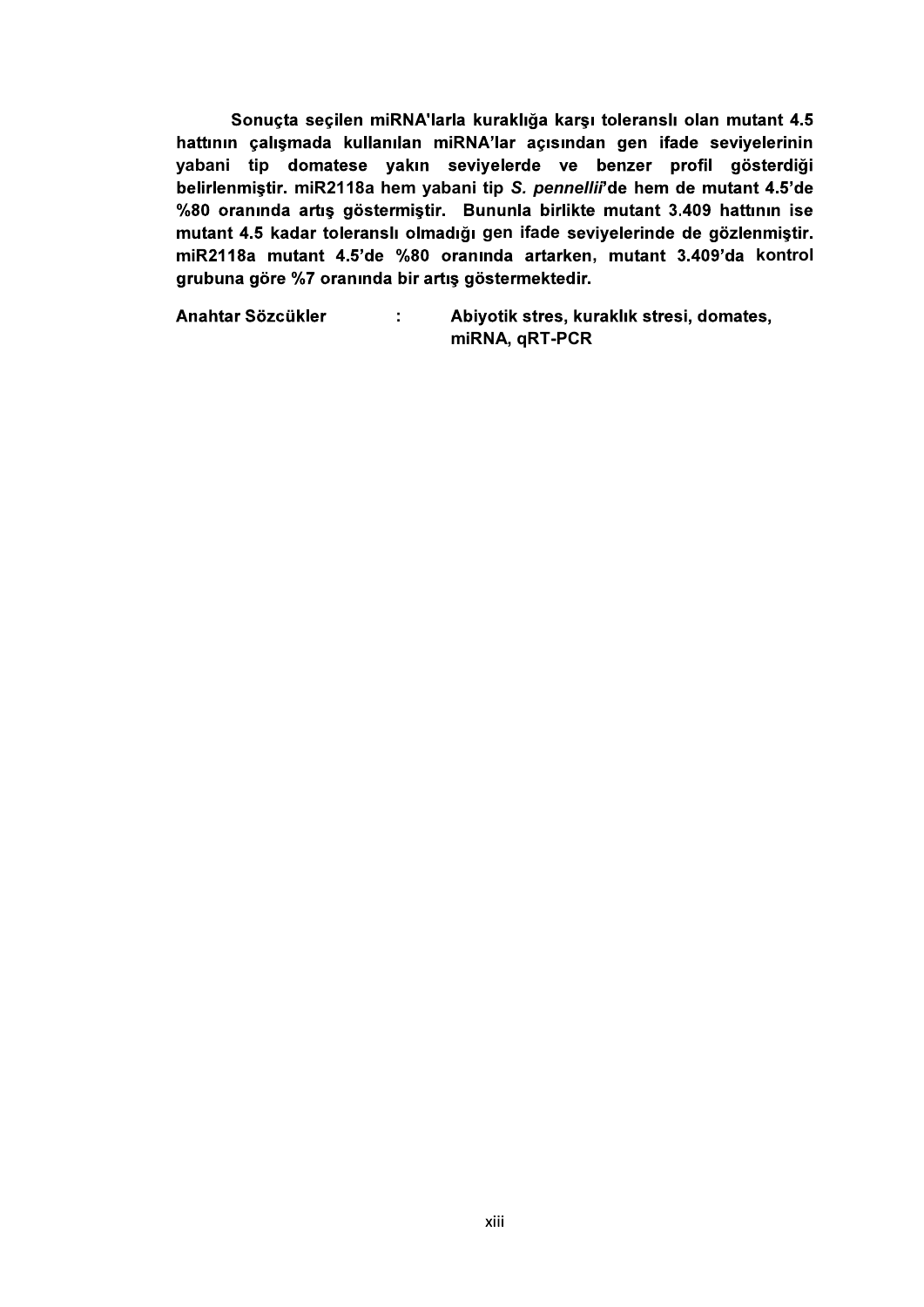| <b>University</b>        | ÷. | <b>Istanbul Kültür University</b>     |
|--------------------------|----|---------------------------------------|
| <b>Institute</b>         |    | <b>Institute of Science</b>           |
| <b>Department</b>        |    | <b>Molecular Biology and Genetics</b> |
| Programme                |    | <b>Molecular Biology and Genetics</b> |
| <b>Supervisor</b>        |    | Assoc. Prof. Özge Çelik               |
| Degree Awarded and Date: |    | <b>MA - July 2016</b>                 |

## ABSTRACT

# INVESTIGATION of miRNA RESPONSES of TOMATO UNDER DROUGHT **STRESS**

### Aybüke Ekşioğlu

Main topic of this thesis study is investigating miRNA responses of tomato plants under drought stress. It is aimed to present drought stress tolerance of tomatos and effects of drought to target genes.

Stress is an environmental change which potentially causes damage on plants. Drought occurs because of the decrease or lack of order in the rainfall regime. Inbalance on the equilibrium between rainfall and evaporation in a spesific location causes drought and the fact that drought causing damage on plants is called drought stress.

miRNAs are recently discovered small endogene RNAs that do not code protein. miRNAs are firstly identified during the studies on larval development timing of Caenorhabditis elegans nematode in 1993. Even though the miRNAs are small molecules, they play very important roles on gene expression. miRNAs are one of the most important transcriptional gene regulators in animals and plants.

Tomato is a member of Solanaceae family. Species of Solanum genus can be found in all continent and different climate conditions, also attract attention by their morpholgical diversity and economical importance. Tomato became important model organism in years after scientist started research programmes on tomato which increases its economical importance with every passing day.

In this study, three different tomato varieties were used to investigate miRNA responses. Solanum pennelli is wild type drought tolerant variety. Other two varieties are mutants of X5671R variety which were obtained from previous studies. Plants that coded as 4.5 and 3.409 were selected for this study because of their drought tolerance. Gene expressions of thirteen miRNAs which were thought to play role on drought response were presented by qRT-PCR technique.